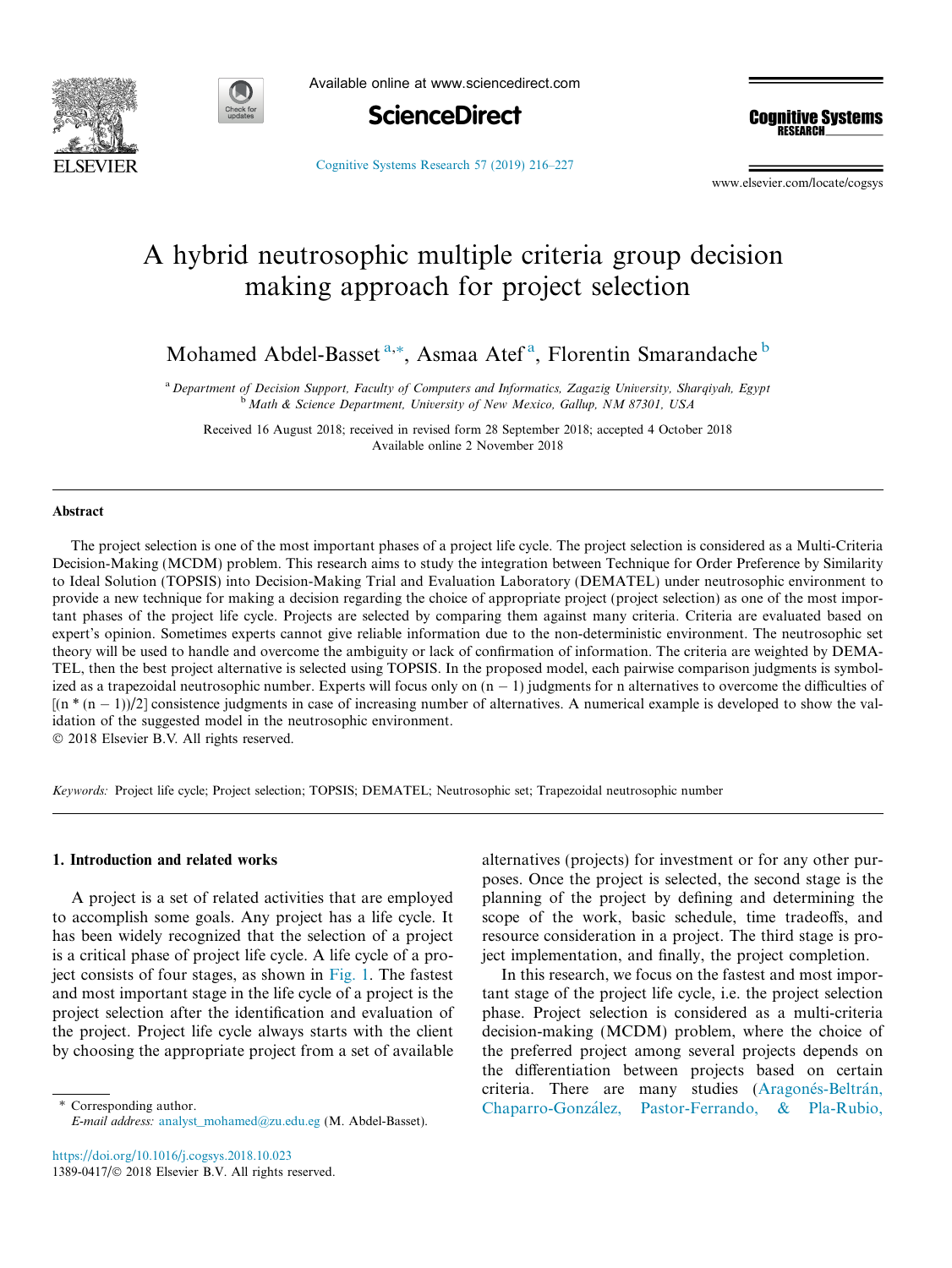<span id="page-1-0"></span>

Fig. 2. Main and general criteria for project selection.

expected life

flexibility

π

pay

[2014; Greco, Figueira, & Ehrgott, 2005; Lee & Kim, 2000,](#page-10-0) [2001; Meredith & Mantel, 2011; Pohekar &](#page-10-0) Ramachandran, 2004; San Cristóbal, 2011; Santhanam & [Kyparisis, 1995; Schwalbe, 2015; Zavadskas, Turskis,](#page-10-0) Tamošaitiene, & Marina, 2008) that discussed the most important criteria on which to choose the best project among several projects. There are several important criteria related to the project selection. These criteria are investment, rate of return, risk, likely profit, pay back, similarity to existing businesses, expected life, flexibility, environmental impact, and competition, as shown in Fig. 2. Multicriteria evaluation for project selection is a comparison between several alternatives of the project against some of criteria, as shown in Fig. 3, where rarely would one



Fig. 3. Multi-criteria (MCDM) evaluation.

project emerge as the best on all chosen criteria. If that happens, it is a dominant project and it should be clearly chosen, but if this is not the case, as it happens in most of the real situations, we should compare the different alternatives on different sets of chosen criteria. The criteria ([Fig. 4\)](#page-2-0) are divided into tangible criteria and intangible criteria. The tangible criteria are the measurable criteria in units (e.g., payback period criterion measured in years and investments measured in millions of dollars, and so on). The intangible criteria are non-measurable criteria (such as risk measured not in a unit that may be expressed by very high, high, medium, low or very low). In case of intangible criteria, we should develop a scale. In this paper, we use the scale of  $(0-1)$  instead of  $(1-9)$ . There are many techniques used for evaluated the criteria and selecting the best alternative among several ones considering several criteria such as AHP, ANP, Delphi, MOORA, and so on. In this research, we weighted the criteria using the neutrosophic DEMATEL and then select the best project alternative using neutrosophic TOPSIS. Multi-criteria decision-making problem (MCDM) is a formal and systematic way of decision-making on complex problems ([Daneshvar Rouyendegh, 2011\)](#page-11-0). Hwang and Yoon ([Wang and Yoon, 1981](#page-11-0)) proposed one of the most used methods for MCDM; this method is TOPSIS (Technique for order preference by similarity to an ideal solution). Then the proposed set theories have provided the different multi-criteria decision-making methods. TOPSIS method is used to weight and compare set of alternatives against a set of criteria and select the best one. The alternatives are compared by the distance between alternatives and the optimal solution, where the best alternative is of the shortest distance from the optimal solution and the worst alternative is of the largest distance from the optimal solution. Many research focus on MCDM methods used fuzzy data ([Bayrak, Celebi, & Ta](#page-11-0)şkin, 2007; Carlsson and Fullér, [1996; Chan, Kumar, Tiwari, Lau, & Choy, 2008; Chen,](#page-11-0) [2000; Chu, 2002; Haq & Kannan, 2006; Izadikhah, 2009;](#page-11-0) Jahanshahloo, Lotfi, & Izadikhah, 2006a, 2006b; Önüt, [Kara, & I](#page-11-0)s[ik, 2009; Tsaur, Chang, & Yen, 2002](#page-11-0)). Fuzzy sets focus only on the membership value and don't aware about non membership functions and indeterminacy value. Fuzzy sets unable to deal with ambiguity and non deterministic conditions. So we used neutrosophic set to deal and overcome the lack of certain information and uncertainty conditions. Boran, Genç, Kurt, and Akay (2009) suggested TOPSIS method under intuitionistic fuzzy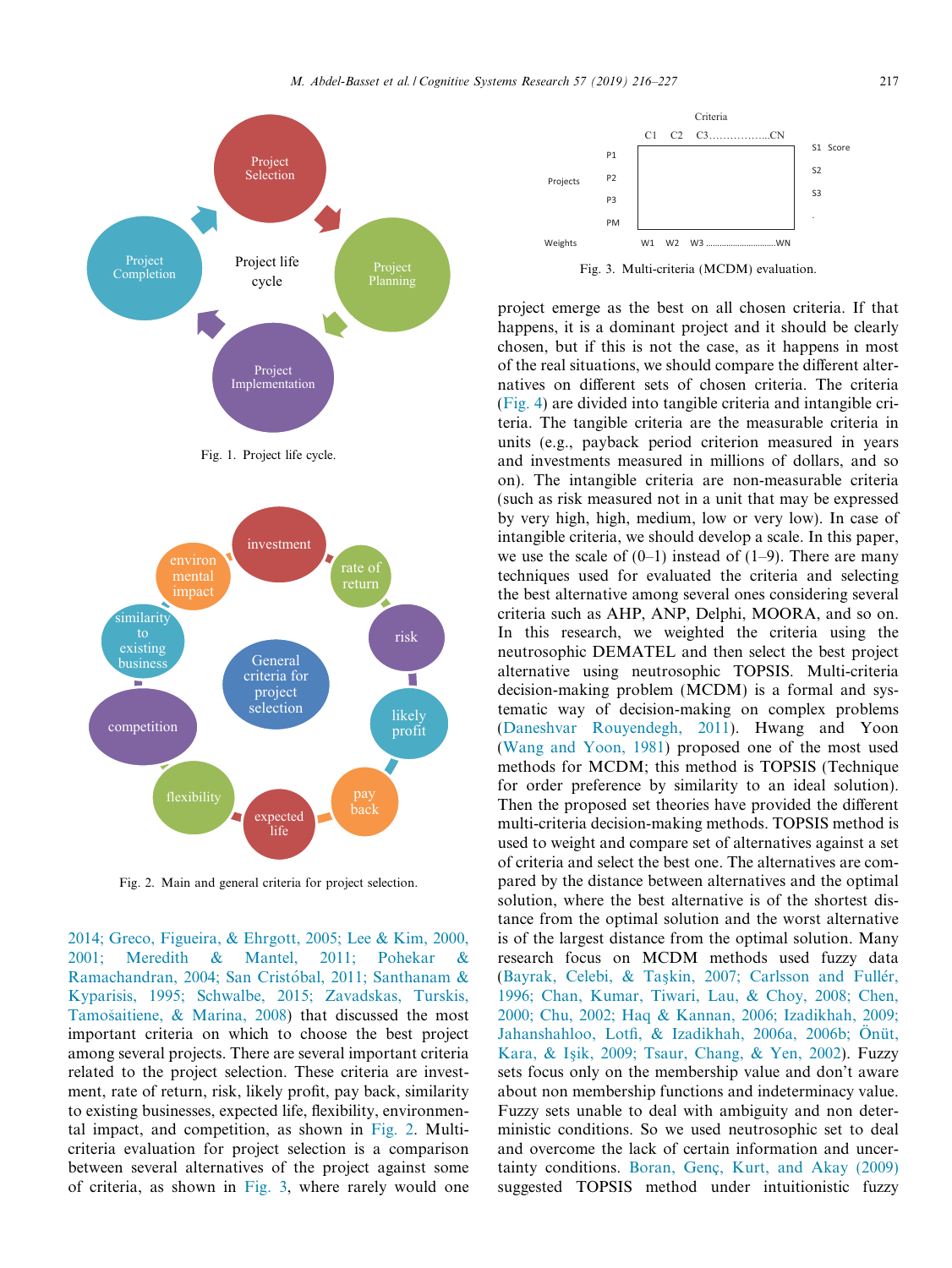<span id="page-2-0"></span>

Fig. 4. Types of criteria based on their measurable.

environment. [Ye \(2010\)](#page-11-0) extended the TOPSIS technique in interval-valued intuitionistic fuzzy sets. Science and Human Affairs Program of the Battelle Memorial Institute of Geneva founded DEMATEL method in the period from 1972 to 1979. Today it's become one of the most widely used tool for evaluating and weighting different criteria related to specific problem [Chiu, Chen, Tzeng, & Shyu,](#page-11-0) [2006; Liou, Tzeng, & Chang, 2007; Tzeng, Chiang, & Li,](#page-11-0) [2007; Wu and Lee, 2007; Lin and Tzeng, 2009\)](#page-11-0). [Yang,](#page-11-0) [Shieh, Leu, and Tzeng \(2008\)](#page-11-0) applied DEMATEL to study and analyze the relationship of reasons and effect among weighted criteria or to conclude interrelationship among factors ([Broumi, Bakali, Talea, & Smarandache, 2016\)](#page-11-0). In this research, we combine the TOPSIS into DEMATEL under neutrosophic set to solve the project selection problem.

### 2. Preliminaries

Neutrosophic theory was developed by Florentin Smarandache in 1998. In this section, we present definitions involving neutrosophic sets, single-valued neutrosophic sets, trapezoidal neutrosophic numbers, and operations on trapezoidal neutrosophic numbers.

Definition 1 [El-Hefenawy, Metwally, Ahmed, & El-](#page-11-0)[Henawy, 2016](#page-11-0).. Let X be a space of points and  $x \in X$ . A neutrosophic set  $A$  in  $X$  is defined by a truth-membership function  $T_A(x)$ , an indeterminacy-membership function  $I_A(x)$  and a falsity-membership function  $F_A(x)$ ,  $T_A(x)$ ,  $I_A(x)$  and  $F_A(x)$  are real standard or real nonstandard subsets of  $]-0$ , 1+[. That is  $T_A(x):X\to ]-0$ , 1+  $[I_A(x):X\rightarrow]$ -0, 1+[ and  $F_A(x):X\rightarrow]$ -0, 1+[. There is no restriction on the sum of  $T_A(x)$ ,  $I_A(x)$  and  $F_A(x)$ , so  $0-\leq$  $\sup(x) + \sup x \leq 3+$ .

Definition 2 ([Abdel-Baset, Hezam, & Smarandache, 2016;](#page-10-0) [El-Hefenawy et al., 2016; Hezam, Abdel-Baset, &](#page-10-0) [Smarandache, 2015; Saaty, 2006.](#page-10-0)). Let  $X$  be a universe of discourse. A single valued neutrosophic set  $A$  over  $X$  is an object taking the form  $A = \{ \langle x, T_A(x), I_A(x), F_A(x), \rangle : x \rangle \}$  $\in X$ , where  $T_A(x): X \to [0, 1]$ ,  $I_A(x): X \to [0, 1]$  and  $F_A(x):$  $X\rightarrow[0, 1]$  with  $0\leq T_A(x) + I_A(x) + F_A(x) \leq 3$  for all  $x \in$ X. The intervals  $T_A(x)$ ,  $I_A(x)$  and  $F_A(x)$  represent the truth-membership degree, the indeterminacy-membership degree and the falsity membership degree of  $x$  to  $A$ , respectively. For convenience, a Single Valued Neutrosophic (SVN) number is represented by  $A = (a, b, c)$ , where a, b,  $c \in [0, 1]$  and  $a + b + c \leq 3$ .

Definition 3 [Mahdi, Riley, Fereig, & Alex, 2002.](#page-11-0). Suppose  $\alpha_a$ ,  $\theta_a$ ,  $\beta_a$   $\in$  [0, 1] and  $a_1$ ,  $a_2$ ,  $a_3$ ,  $a_4 \in$  R, where  $a_1 \le a_2 \le a_3$  $a_3 \le a_4$ . Then, a single valued trapezoidal neutrosophic number  $a = \langle (a_1, a_2, a_3, a_4); \alpha_a, \theta_a, \beta_a \rangle$  is a special neutrosophic set on the real line set R, whose truthmembership, indeterminacy-membership and falsitymembership functions are defined as:

$$
T_a(x) = \begin{cases} \alpha_a \left(\frac{x-a_1}{a_2-a_1}\right) & (a_1 \le x \le a_2) \\ \alpha_a & (a_2 \le x \le a_3) \\ \alpha_a \left(\frac{a_4-x}{a_4-a_3}\right) & (a_3 \le x \le a_4) \\ 0 & \text{otherwise} \end{cases} \tag{1}
$$

$$
I_a(x) = \begin{cases} \frac{(a_2 - x + \theta_a(x - a_1))}{(a_2 - a_1)} & (a_1 \le x \le a_2) \\ \alpha_a & (a_2 \le x \le a_3) \\ \frac{(x - a_3 + \theta_a(a^4 - x))}{(a_4 - a_3)} & (a_3 \le x \le a_4) \\ 1 & \text{otherwise} \end{cases} \tag{2}
$$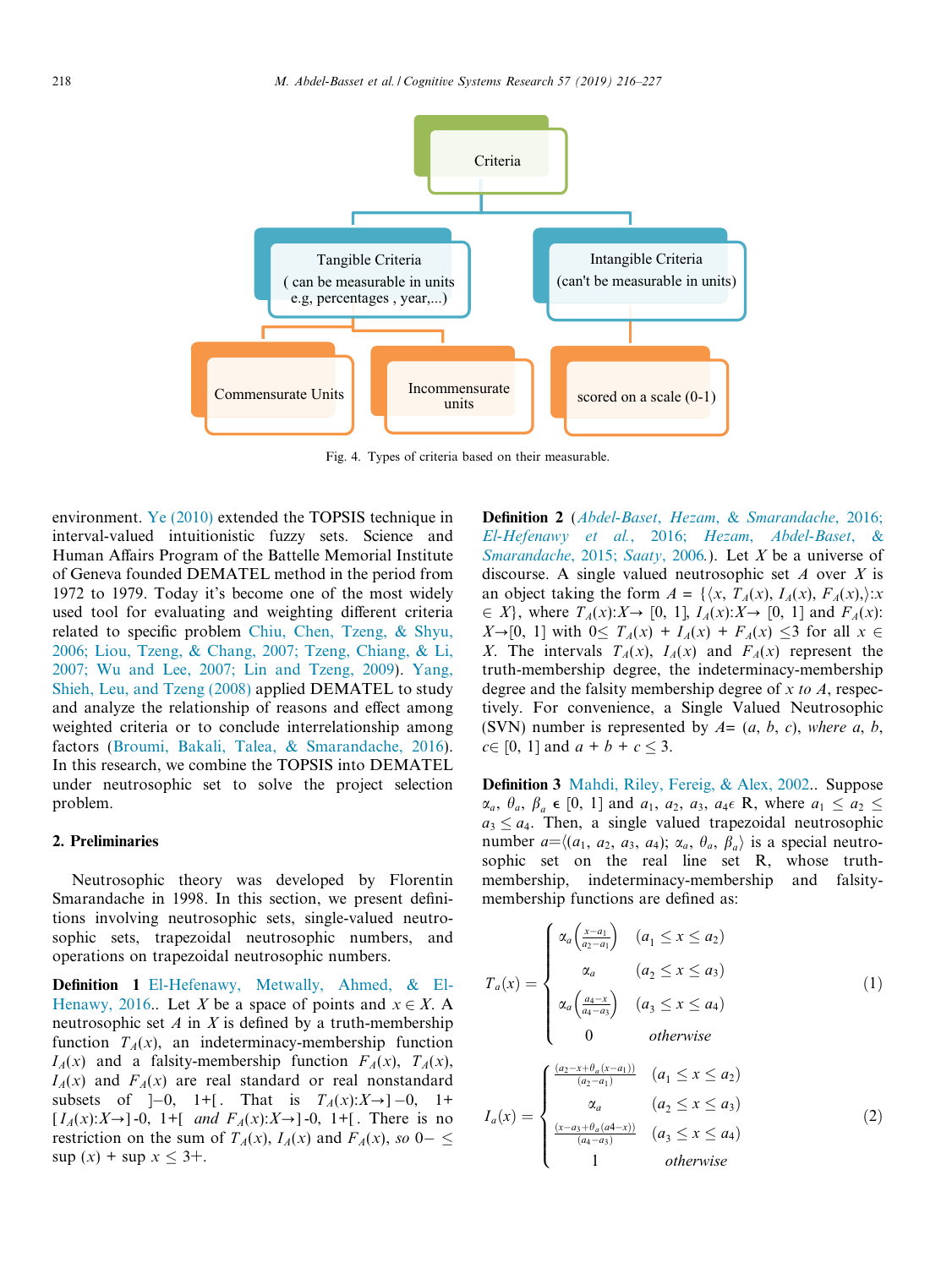3. Methodology

$$
F_a(x) = \begin{cases} \frac{(a_2 - x + \beta_a(x - a_1))}{(a_2 - a_1)} & (a_1 \le x \le a_2) \\ \alpha_a & (a_2 \le x \le a_3) \\ \frac{(x - a_3 + \beta_a(a - a_1))}{(a_4 - a_3)} & (a_3 \le x \le a_4) \\ 1 & \text{otherwise,} \end{cases} \tag{3}
$$

where  $\alpha_a$ ,  $\theta_a$  and  $\beta_a$  typify the maximum truth-membership degree, the minimum indeterminacy-membership degree and the minimum falsity-membership degree, respectively. A single valued trapezoidal neutrosophic number  $a =$  $\langle (a_1, a_2, a_3, a_4); \alpha_a, \theta_a, \beta_a \rangle$  may express an ill-defined quantity of the range, which is approximately equal to the interval  $[a_2, a_3]$ .

**Definition 4** (*Izadikhah*, 2009; *Liou et al.*, 2007.). Let  $a =$  $\langle (a_1, a_2, a_3, a_4); \alpha_a, \theta_a, \beta_a \rangle$  and  $b = \langle (b_1, b_2, b_3, b_4); \alpha_b, \theta_b, \lambda_b \rangle$  $\beta_k$  be two single valued trapezoidal neutrosophic numbers, and  $Y \neq 0$  be any real number. Then:

1. Addition of two trapezoidal neutrosophic numbers:

$$
a+b = \langle (a_1+b_1, a_2+b_2, a_3+b_3, a_4+b_4); \alpha_a \land a'_b, \theta_a \land a'_b, \beta_a \land a'_b \rangle
$$

2. Subtraction of two trapezoidal neutrosophic numbers:

$$
a-b = \langle (a_1-b_4,a_2-b_3,a_3-b_2,a_4-b_1); \alpha_a \Diamond \phi_b, \theta_a \Diamond^{\prime} \theta_b, \beta_a \Diamond^{\prime} \beta_b \rangle
$$

3. Inverse of trapezoidal neutrosophic numbers:

$$
a^{-1} = \left( \left( \frac{1}{a_4}, \frac{1}{a_3}, \frac{1}{a_2}, \frac{1}{a_1} \right); \alpha_a, \theta_a, \beta_a \right) \text{ where } (a \neq 0)
$$

4. Multiplication of trapezoidal neutrosophic numbers by constant value:

$$
\mathbf{Y}\,\mathbf{a} = \begin{cases} \langle (\mathbf{Y}a_1, \mathbf{Y}a_2, \mathbf{Y}a_3, \mathbf{Y}a_4); \alpha_a, \theta_a, \beta_a \rangle & \text{if } (\mathbf{Y} > 0) \\ \langle (\mathbf{Y}a_4, \mathbf{Y}a_3, \mathbf{Y}a_2, \mathbf{Y}a_1); \alpha_a, \theta_a, \beta_a \rangle & \text{if } (\mathbf{Y} < 0) \end{cases}
$$

5. Division of two trapezoidal neutrosophic numbers:

$$
\frac{\tilde{a}}{\tilde{b}} = \begin{cases}\n\left\langle \left(\frac{a_1}{b_4}, \frac{a_2}{b_3}, \frac{a_3}{b_2}, \frac{a_2}{b_1}\right); \alpha_{\tilde{a}} \Lambda \alpha_{\tilde{b}}, \theta_{\tilde{a}} \nu \theta_{\tilde{b}}, \beta_{\tilde{a}} \nu \beta_{\tilde{b}} \right\rangle & \text{if } (a_4 > 0, b_4 > 0) \\
\left\langle \left(\frac{a_4}{b_4}, \frac{a_3}{b_3}, \frac{a_2}{b_2}, \frac{a_1}{b_1}\right); \alpha_{\tilde{a}} \Lambda \alpha_{\tilde{b}}, \theta_{\tilde{a}} \nu \theta_{\tilde{b}}, \beta_{\tilde{a}} \nu \beta_{\tilde{b}} \right\rangle & \text{if } (a_4 < 0, b_4 > 0) \\
\left\langle \left(\frac{a_4}{b_1}, \frac{a_3}{b_2}, \frac{a_2}{b_3}, \frac{a_1}{b_4}\right); \alpha_{\tilde{a}} \Lambda \alpha_{\tilde{b}}, \theta_{\tilde{a}} \nu \theta_{\tilde{b}}, \beta_{\tilde{a}} \nu \beta_{\tilde{b}} \right\rangle & \text{if } (a_4 < 0, b_4 < 0)\n\end{cases}
$$

#### 6. Multiplication of trapezoidal neutrosophic numbers:

## developed by Smarandache, and it treats the uncertainty and ambiguity by adding the indeterminacy besides truthi-

ness and falsity values. In this section, the framework of the proposed model is shown in Fig. 5, we present the proposed TOPSIS - DEMATEL based on the neutrosophic set model as follows: 3.1. The neutrosophic DEMATEL technique

Step1: We start with neutrosophic DEMATEL method for evaluating and weighting the important criteria affecting the project selection problem. To weight the criteria, we should do the following:

Fuzzy set theory was applied in many studies, but it focuses only on membership value. The intuitionistic fuzzy set theory developed by Atanassov, deals with membership and non-membership value. The neutrosophic set theory is

1. Select those experts who have great experiences in project management.



Fig. 5. The framework of the proposed model.

$$
\tilde{a}\tilde{b} = \begin{cases} \langle (a_1b_1, a_2b_2, a_3b_3, a_4b_4); \ \alpha_{\tilde{a}}\Lambda\alpha_{\tilde{b}}, \theta_{\tilde{a}}\nu\theta_{\tilde{b}}, \beta_{\tilde{a}}V\beta_{\tilde{b}} \rangle & \text{if } (a_4 > 0, b_4 > 0) \\ \langle (a_1b_4, a_2b_3, a_3b_2, a_4b_1); \ \alpha_{\tilde{a}}\Lambda\alpha_{\tilde{b}}, \theta_{\tilde{a}}\nu\theta_{\tilde{b}}, \beta_{\tilde{a}}V\beta_{\tilde{b}} \rangle & \text{if } (a_4 < 0, b_4 > 0) \\ \langle (a_4b_4, a_3b_3, a_2b_2, a_1b_1); \ \alpha_{\tilde{a}}\Lambda\alpha_{\tilde{b}}, \theta_{\tilde{a}}\nu\theta_{\tilde{b}}, \beta_{\tilde{a}}V\beta_{\tilde{b}} \rangle & \text{if } (a_4 < 0, b_4 < 0) \end{cases}
$$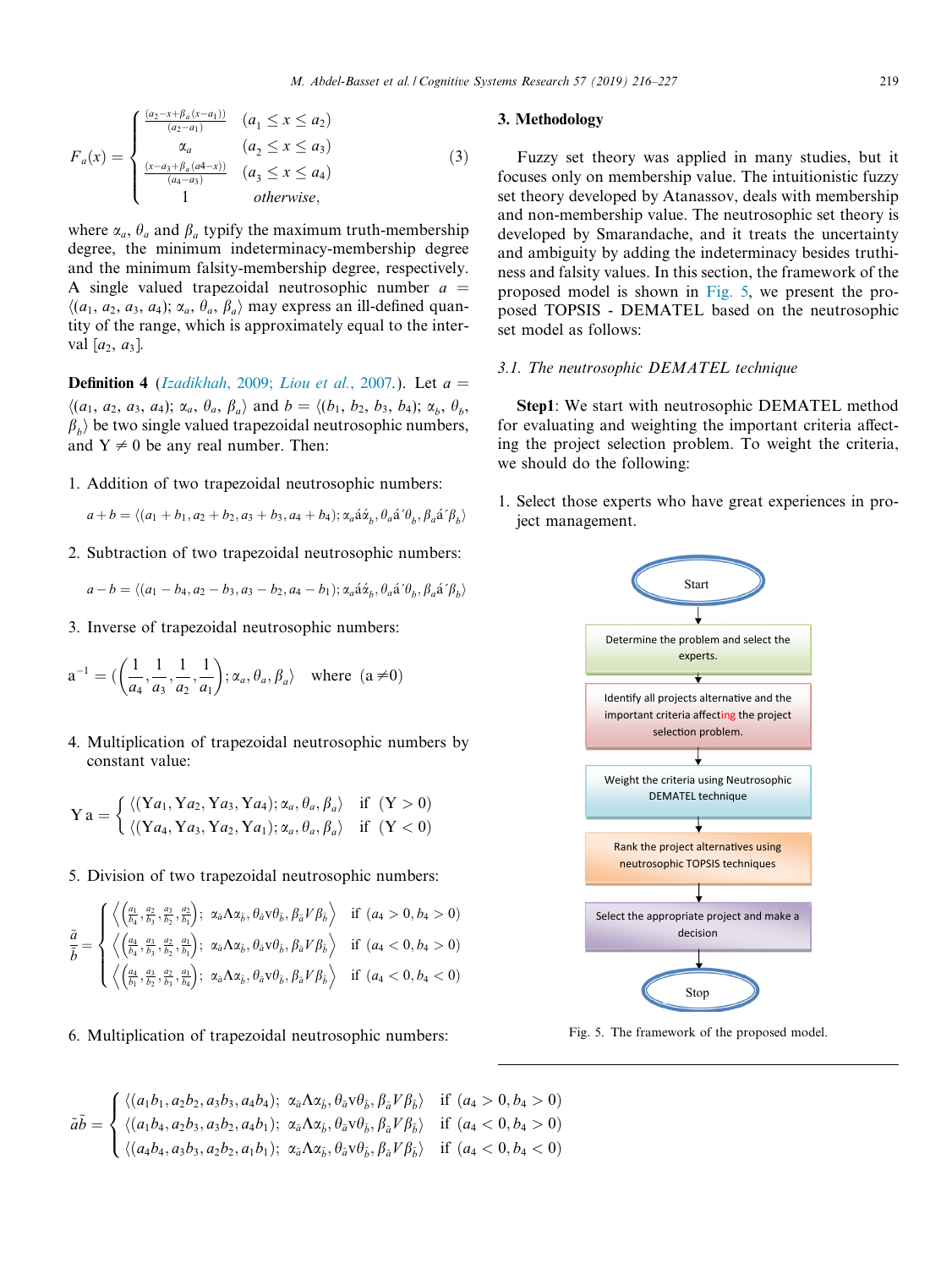| taviv t       | Pairwise comparison among criteria with the degree of $(\alpha, \beta, \text{ and } \theta)$ .                                                                                                                                                                                                                                   |                                    |  |
|---------------|----------------------------------------------------------------------------------------------------------------------------------------------------------------------------------------------------------------------------------------------------------------------------------------------------------------------------------|------------------------------------|--|
| $\mathcal{C}$ |                                                                                                                                                                                                                                                                                                                                  |                                    |  |
| $\mathbf{V}$  | $\alpha$ and $\alpha$ and $\alpha$ and $\alpha$ and $\alpha$ and $\alpha$ and $\alpha$ and $\alpha$ and $\alpha$ and $\alpha$ and $\alpha$ and $\alpha$ and $\alpha$ and $\alpha$ and $\alpha$ and $\alpha$ and $\alpha$ and $\alpha$ and $\alpha$ and $\alpha$ and $\alpha$ and $\alpha$ and $\alpha$ and $\alpha$ and $\alpha$ | $\sigma$ and $\sigma$ and $\sigma$ |  |

|    |                                                              |                                                              | .                       |                                                             |
|----|--------------------------------------------------------------|--------------------------------------------------------------|-------------------------|-------------------------------------------------------------|
|    | $(L_{11}, m_{111}, m_{11u}, u_{11}; \alpha, \beta, \theta)$  | $(L_{12}, m_{12l}, m_{12u}, u_{12i}, \alpha, \beta, \theta)$ | $\cdots$                | $(L_{1n}, m_{1n}, m_{1n}, u_{1n}; \alpha, \beta, \theta)$   |
|    | $(L_{21}, m_{211}, m_{21u}, u_{21i}, \alpha, \beta, \theta)$ | $(L_{22}, m_{22l}, m_{22u}, u_{22l}, \alpha, \beta, \theta)$ | $\cdots$                | $(L_{2n}, m_{2n}, m_{2n}, u_{2n}; \alpha, \beta, \theta)$   |
| .  |                                                              |                                                              | $\cdots$                |                                                             |
| Yn | $(L_{n1}, m_{n11}, m_{n1u}, u_{n1i}, \alpha, \beta, \theta)$ | $(L_{n2}, m_{n2l}, m_{n2u}, u_{n2i}, \alpha, \beta, \theta)$ | $\cdot$ $\cdot$ $\cdot$ | $(L_{nn}, m_{nnl}, m_{nnu}, u_{nn}; \alpha, \beta, \theta)$ |

Table 2

Crisp value relative to each expert.

| Criteria       | Y1            | V٦            | .             | Yn            |
|----------------|---------------|---------------|---------------|---------------|
| Y1             | $CV_{11}$     | $CV_{12}$     | $\cdots$      | $CV_{1n}$     |
| Y2             | $CV_{21}$     | $CV_{22}$     | $\cdots$      | $CV_{2n}$     |
| $\cdots$<br>Yn | <br>$CV_{n1}$ | <br>$CV_{n2}$ | $\cdots$<br>. | <br>$CV_{nn}$ |

- 2. List and identify the most important criteria affecting the project selection problem.
- 3. Each expert makes a pairwise comparison among the important related criteria (Y1, Y2, ..., Yn) in a trapezoidal neutrosophic number  $(l_{nm}, m_{nml}, m_{nmu}, u_{nm})$ , and also express the maximum truth-membership degree ( $\alpha$ ), the minimum indeterminacy-membership degree ( $\beta$ ), and the minimum falsity membership degree  $(\theta)$  of single valued neutrosophic numbers  $(l_{nm}, m_{nml}, m_{nmu}, u_{nmi}, \alpha)$ ,  $\beta$ ,  $\theta$ ), using a scale form(0–1) and focusing only on  $(n-1)$  consensus judgments [\(Abdel-Basset, Mohamed,](#page-10-0) [& Sangaiah, 2017\)](#page-10-0), as shown in Table 1.
- 4. Calculate the crisp value of each expert's opinion, as shown in Table 2, using the following equations:

$$
S(a_{ij}) = 1/16[a1 + b1 + c1 + d1] \times (2 + \alpha a - \theta a - \beta a)
$$
 (4)

$$
A(a_{ij}) = 1/16[a1 + b1 + c1 + d1] \times (2 + \alpha a - \theta a + \beta a)
$$
 (5)

5. Combine all experts' opinions in one integration matrix and calculate the average of expert's opinions by dividing all experts' opinion for each criterion by the number of experts (n) considered in the problem. Calculate average value for each value for each expert by dividing each value by the number of experts (n) as shown in Eq.  $(6)$ , and then combine all averaged values of the all of expert's opinion in one matrix called the initial directed relation matrix A, where a is  $n \times n$  matrix of pairwise comparisons by all expert,  $S = [S_{ij}]_{n \times n}$ , where S is the degree of each criterion i on criterion j.

 $CV_{11} = \frac{CV11n1 + CV11n2 + \dots + CV11nm}{n}$  (6)

6. Normalizing the initial direct relation matrix (A) using Eqs. (7) and (8).

$$
K = \frac{1}{\text{Max } (1 \le i \le n) \sum_{j=1}^{n} a_{ij}} \tag{7}
$$

$$
S = K \times A \tag{8}
$$

7. Obtaining the total relation matrix (T) by applying Eq. (9), where I is the identity matrix of the same size of S matrix obtained in the previous step.

$$
T = S \times (I - S)^{-1}
$$
\n(9)

8. Calculate the sum of rows (D) and the sum of columns (R), then calculate  $(R + D)$  and  $(R - D)$ , furthermore make a causal diagram between  $(R + D)$  and  $(R - D)$ , and arrange the criteria relative to their importance by weighting them.

Step 2: After weighting the criteria, we apply the neutrosophic TOPSIS method to compare between the set of projects alternatives against set weighted criteria obtained from step 1. To select the best project among several projects using neutrosophic TOPSIS, we should do the following:

1. Obtain the decision matrix between different project alternatives(Pi) and criteria (Yj) based on the opinion

Table 4 Crisp value of pairwise comparison relative to each expert.

|                | Y1                         | V٦        | .        | Yn                        |
|----------------|----------------------------|-----------|----------|---------------------------|
| P <sub>1</sub> | $CV_{11}$                  | $CV_{12}$ | $\cdots$ | $\mathrm{CV}_\mathrm{1n}$ |
| P <sub>2</sub> | $CV_{21}$                  | $CV_{22}$ | $\cdots$ | $CV_{2n}$                 |
| $\cdots$       |                            |           | $\cdots$ |                           |
| Pm             | $\mathbf{v}_{\mathrm{m1}}$ | $CV_{m2}$ | $\cdots$ | $"$ mn                    |

Table 3

| Decision matrix of pairwise comparisons based for each expert. |  |
|----------------------------------------------------------------|--|
|----------------------------------------------------------------|--|

|                |                                                             |                                                              | $\cdot$ $\cdot$ $\cdot$ | Υn                                                          |
|----------------|-------------------------------------------------------------|--------------------------------------------------------------|-------------------------|-------------------------------------------------------------|
| P <sub>1</sub> | $(l_{11}, m_{111}, m_{11u}, u_{11} \alpha, \beta, \theta)$  | $(l_{12}, m_{12l}, m_{12u}, u_{12i}, \alpha, \beta, \theta)$ | $\cdots$                | $(l_{1n}, m_{1n}, m_{1n}, u_{1n}; \alpha, \beta, \theta)$   |
| P <sub>2</sub> | $(l_{21}, m_{211}, m_{21u}, u_{21} \alpha, \beta, \theta)$  | $(l_{22}, m_{22l}, m_{22u}, u_{22i}, \alpha, \beta, \theta)$ | $\cdots$                | $(l_{2n}, m_{2n}, m_{2n}, u_{2n}; \alpha, \beta, \theta)$   |
| $\cdots$       |                                                             |                                                              | $\cdot$ $\cdot$ $\cdot$ |                                                             |
| Pm             | $(I_{m1}, m_{m11}, m_{m1u}, u_{m1}; \alpha, \beta, \theta)$ | $(l_{m2}, m_{m2l}, m_{m2u}, u_{m2i}, \alpha, \beta, \theta)$ | .                       | $(l_{mn}, m_{mnl}, m_{mnu}, u_{mn}; \alpha, \beta, \theta)$ |

<span id="page-4-0"></span>Table 1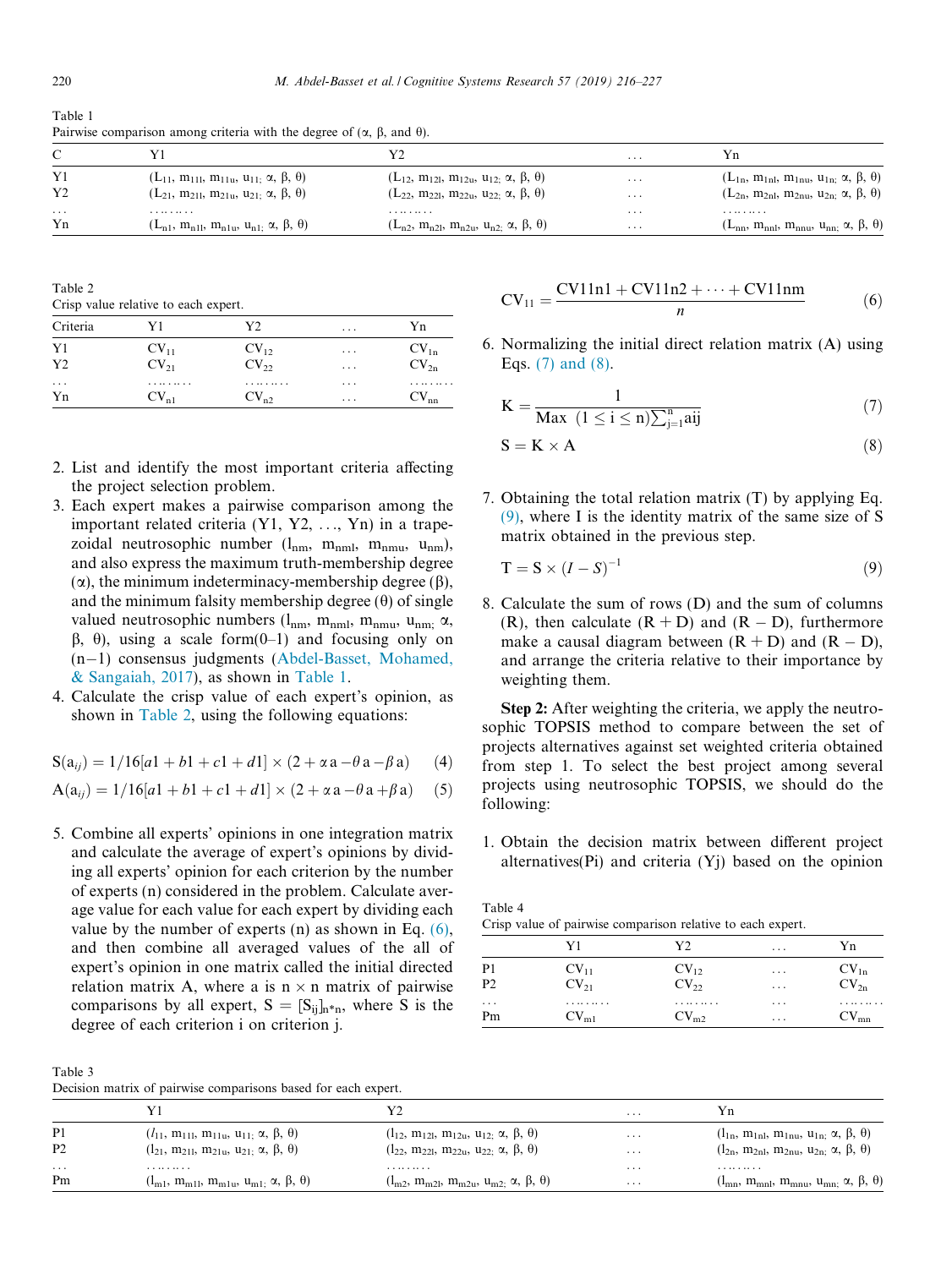<span id="page-5-0"></span>

Fig. 6. Main criteria for fighter aircraft selection problem example.

of decision makers based on trapezoidal neutrosophic single values with  $(\alpha, \beta, \theta)$  and after using the numerical scale (0–1) for intangible criteria, as shown in [Fig. 3](#page-1-0) and expressed in [Table 3](#page-4-0).

- 2. Determine the crisp value of the decision matrix obtained in the previous matrix by Eqs. [\(4\) and \(5\)](#page-4-0), to obtain the following [Table 4.](#page-4-0)
- 3. In [Table 4,](#page-4-0) we evaluated each project alternative (Pi) by a set of criteria (Yj) because the criteria have not the same measuring units, and some of them are tangible and some are not tangible, as shown in the introduction. The next step is getting the normalized decision matrix, R, using the equation (10). The elements of normalized decision matrix are fractions between 0 and 1.

$$
\mathbf{r}_{ij} = \mathbf{Y}_{ij} / \text{sqroot} \ (\text{sum}, i = 1, \cdots, n \text{ of } \mathbf{Y}_{ij}^2)
$$
 (10)

4. Obtain the weighted decision matrix V taking into consideration the fact that the individual criteria have a certain weight (obtained from step 1 neutrosophic DEMATEL). We get V by multiplying each column of R by the corresponding weights, where  $W_{1*n}$  is the result of step 1.

$$
V_{m*n} = R_{m*n} * W_{1*n}
$$
 (11)

5. Obtain IDEAL  $(A^*)$  and Negative IDEAL  $(A^-)$  solutions from the weighted decision matrix V. where  $(A^*)$ is the best possibilities for each criterion among all alternatives in V and it's the largest value if profit and the smallest value in case of cost criterion measures. And  $(A<sup>-</sup>)$  is the worst possibilities for each criterion among all alternatives in V and it's the smallest value if profit criterion measure and largest if cost measurable criterion.

| Table 5 |                                                               |                                     |                                     |                                     |                                     |                                     |
|---------|---------------------------------------------------------------|-------------------------------------|-------------------------------------|-------------------------------------|-------------------------------------|-------------------------------------|
|         | Pairwise comparisons among six criteria for the first expert. |                                     |                                     |                                     |                                     |                                     |
|         |                                                               |                                     |                                     |                                     | ÝŚ                                  | ⊱                                   |
|         | (0.5, 0.5, 0.5, 0.5)                                          | (0.5, 0.6, 0.9, 0.2, 0.4, 0.2, 0.3) | (0.8, 0.7, 0.9, 1.0, 0.7, 0.2, 0.5) | 0.5, 0.8, 1.0, 0.0, 0.7, 0.2, 0.5)  | 0.8, 0.4, 1.0, 0.9, 0.4, 0.2, 0.3   | (0.7, 0.5, 0.4, 0.2, 0.5, 0.4, 0.3) |
|         | (0.4, 0.3, 0.9, 0.8, 0.9, 0.7, 0.4)                           | 0.5, 0.5, 0.5, 0.5)                 | 0.0, 0.1, 0.3, 0.4, 0.8, 0.2, 0.6   | (0.5, 0.2, 0.8, 1.0, 0.7, 0.6, 0.5) | (0.4, 0.3, 0.2, 0.5, 0.9, 0.7, 0.3) | (0.3, 0.2, 0.4, 0.9, 0.4, 0.3, 0.7) |
|         | 0.7, 0.3, 0.5, 0.8, 0.2, 0.4, 0.3                             | 0.6, 0.1, 0.7, 1.0, 0.3, 0.1, 0.5   | 0.5, 0.5, 0.5, 0.5                  | (0.3, 0.5, 0.9, 0.2, 0.5, 0.1, 0.2) | (0.7, 0.6, 0.5, 0.4, 0.4, 0.3, 0.5) | (0.4, 0.7, 0.3, 0.4, 0.5, 0.4, 0.2) |
|         | (0.8, 0.9, 0.4, 0.9, 0.9, 0.5, 0.4)                           | 0.2, 0.4, 0.5, 0.6, 0.7, 0.6, 0.3   | 0.1, 0.5, 0.3, 0.7, 0.3, 0.4, 0.6   | 0.5, 0.5, 0.5, 0.5)                 | 0.2, 0.5, 0.6, 0.8, 0.7, 0.3, 0.4   | 0.8, 0.9, 0.8, 0.2, 0.8, 0.2, 0.4   |
|         | (0.3, 0.4, 0.1, 0.2, 0.7, 0.6, 0.5)                           | (0.7, 0.4, 0.3, 0.1, 0.7, 0.4, 0.3) | (0.8, 0.4, 0.2, 0.5, 0.7, 0.3, 0.2) | (0.9, 0.2, 0.6, 0.3, 0.5, 0.2, 0.9) | 0.5, 0.5, 0.5, 0.5)                 | (0.4, 0.3, 0.2, 0.5, 0.9, 0.7, 0.4) |
|         | (0.3, 0.4, 0.5, 0.8, 0.2, 0.4, 0.3)                           | (0.2, 0.4, 0.5, 0.6, 0.7, 0.6, 0.3) | (0.4, 0.7, 0.5, 0.1, 0.1, 0.3, 0.4) | (0.2, 0.3, 0.5, 0.1, 0.7, 0.1, 0.3) | 0.7, 0.6, 0.5, 0.6, 0.6, 0.5, 0.4   | 0.5, 0.5, 0.5, 0.5)                 |
|         |                                                               |                                     |                                     |                                     |                                     |                                     |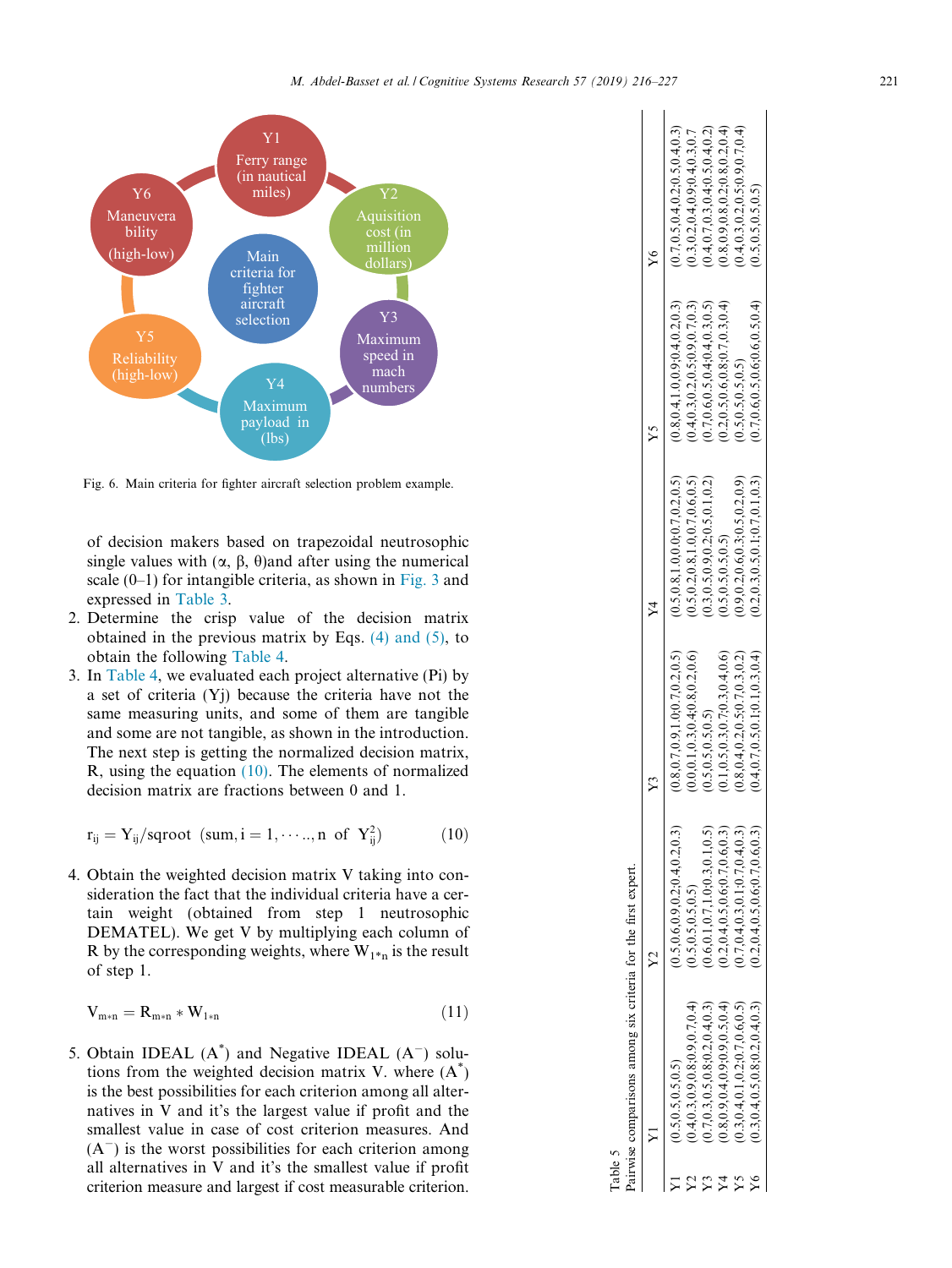<span id="page-6-0"></span>The crisp matrix for expert 1.

|                | Y1    | Y2    | Y3    | Y4    | Y5    | Y6    |
|----------------|-------|-------|-------|-------|-------|-------|
| Y1             | 0.5   | 0.261 | 0.425 | 0.375 | 0.368 | 0.203 |
| Y <sub>2</sub> | 0.27  | 0.5   | 0.1   | 0.25  | 0.166 | 0.158 |
| Y <sub>3</sub> | 0.216 | 0.255 | 0.5   | 0.261 | 0.22  | 0.214 |
| Y4             | 0.375 | 0.191 | 0.13  | 0.5   | 0.263 | 0.371 |
| Y5             | 0.1   | 0.169 | 0.261 | 0.219 | 0.5   | 0.158 |
| Y6             | 0.188 | 0.191 | 0.191 | 0.244 | 0.255 | 0.5   |
|                |       |       |       |       |       |       |

- 6. Calculate the separation measures from ideal  $(S_i^*)$  and negative ideal  $(S_i^-)$  Eqs. (12) and (13) solution for all alternatives  $i = 1, \ldots, m$ . where:
	- $S_i^* =$  [sqroot (sum of squares for j  $= 1, \dots, n \text{ of } (v_{ij} - v_i^*))$  $j^*$ ))] (12)  $S_i^-$  = [sqroot (sum of squares for j

 $= 1, \dots, n \text{ of } (v_{ij} - v_i^{-}))$  $\begin{pmatrix} -1 \\ 0 \end{pmatrix}$  (13)

7. Determine the relative closeness ideal solution; for each alternative calculate the relative closeness to the ideal solution  $(C_i^*, i = 1, \ldots, m)$  by Eq. (14). The closeness rating is a number between 0 and 1with 0 being the worst possible alternative and 1 being the best possible alternative.

$$
C_i^* = \frac{S_i^-}{(S_i^* + S_i^-)}
$$
(14)

1. Make a decision for selecting the preference alternative project and determine the preference order by arranging alternatives in descending order, based on the relative closeness value for each alternative.

#### 4. Illustrative example

This example illustrates the process of evaluating several projects and selects the best project using neutrosophic TOPSIS-DEMATEL, which is employed for weighting the different criteria affecting the process of projects evaluation. Then, a comparison is performed between the alternative projects and the weighted criteria. In this example, we consider four projects under the fighter aircraft selection. We consider six important criteria affecting the fighter aircraft selection. The six important criteria and their measurable units are presented in [Fig. 6](#page-5-0).

First, we apply the neutrosophic DEMATEL technique for weighting the main six criteria (in [Fig. 6\)](#page-5-0) for this problem, and then we apply the TOPSIS technique in the neutrosophic environment to select the best project. For more details, we follow the next steps:

Step 1: Start with neutrosophic DEMATEL by implementing the following:

1. Select the experts in project management field; we select three experts in this example.

| Table 7 |                                                               |                                     |                                     |                                          |                                     |                                     |
|---------|---------------------------------------------------------------|-------------------------------------|-------------------------------------|------------------------------------------|-------------------------------------|-------------------------------------|
|         | airwise comparisons among six criteria for the second expert. |                                     |                                     |                                          |                                     |                                     |
|         |                                                               |                                     |                                     |                                          |                                     | ⊱                                   |
|         | (0.5, 0.5, 0.5, 0.5)                                          | (0.3, 0.4, 0.7, 0.5, 0.6, 0.2, 0.1) | (0.9, 0.6, 0.8, 0.9, 0.8, 0.4, 0.3) | $(6.0, 4.0, 9.1, 0.0, 0.0, 7, 0.4, 0.3)$ | (0.3, 0.2, 0.4, 0.9, 0.5, 0.3, 0.1) | 0.8, 0.4, 1.0, 0.9, 0.4, 0.2, 0.3   |
|         | 0.6, 0.2, 0.8, 0.9, 0.9, 0.7, 0.4                             | (0.5, 0.5, 0.5, 0.5)                | (0.3, 0.1, 0.6, 0.4, 0.6, 0.2, 0.4) | (0.7, 0.2, 0.6, 1.0, 0.7, 0.6, 0.5)      | (0.3, 0.0, 0.3, 0.4, 0.8, 0.2, 0.6) | (0.3, 0.2, 0.4, 0.9, 0.4, 0.3, 0.7) |
|         | (0.6, 0.3, 0.5, 0.9, 0.2, 0.4, 0.1)                           | (0.9, 0.1, 0.7, 1.0, 0.5, 0.1, 0.5) | 0.5, 0.5, 0.5, 0.5                  | 0.8, 0.5, 0.9, 0.2, 0.5, 0.4, 0.2)       | (0.3, 0.6, 0.5, 0.4, 0.4, 0.3, 0.2) | (0.3, 0.7, 0.3, 0.4, 0.4, 0.5, 0.2) |
|         | 0.6, 0.9, 0.4, 0.6, 0.6, 0.5, 0.4                             | (0.7, 0.4, 0.5, 0.6, 0.7, 0.4, 0.3) | (0.1, 0.5, 0.5, 0.7, 0.3, 0.4, 0.2) | 0.5, 0.5, 0.5, 0.5)                      | 0.6, 0.5, 0.6, 0.8, 0.7, 0.3, 0.1   | (0.9, 0.7, 0.8, 0.2, 0.8, 0.2, 0.4) |
|         | 0.6, 0.4, 0.1, 0.2, 0.7, 0.6, 0.5                             | (0.3, 0.4, 0.3, 0.1, 0.7, 0.4, 0.4) | (0.2, 0.1, 0.3, 0.4, 0.8, 0.2, 0.4) | (0.9, 0.6, 0.9, 0.2, 0.4, 0.2, 0.1)      | (0.5, 0.5, 0.5, 0.5)                | (0.4, 0.6, 0.2, 0.5, 0.9, 0.6, 0.4) |
|         | (0.6, 0.4, 0.5, 0.8, 0.2, 0.4, 0.3)                           | (0.3, 0.4, 0.5, 0.6, 0.7, 0.5, 0.3) | (0.3, 0.7, 0.5, 0.1, 0.1, 0.5, 0.4) | (0.4, 0.3, 0.5, 0.1, 0.2, 0.4, 0.3)      | (0.8, 0.6, 0.5, 0.6, 0.6, 0.5, 0.3) | (0.5, 0.5, 0.5, 0.5)                |
|         |                                                               |                                     |                                     |                                          |                                     |                                     |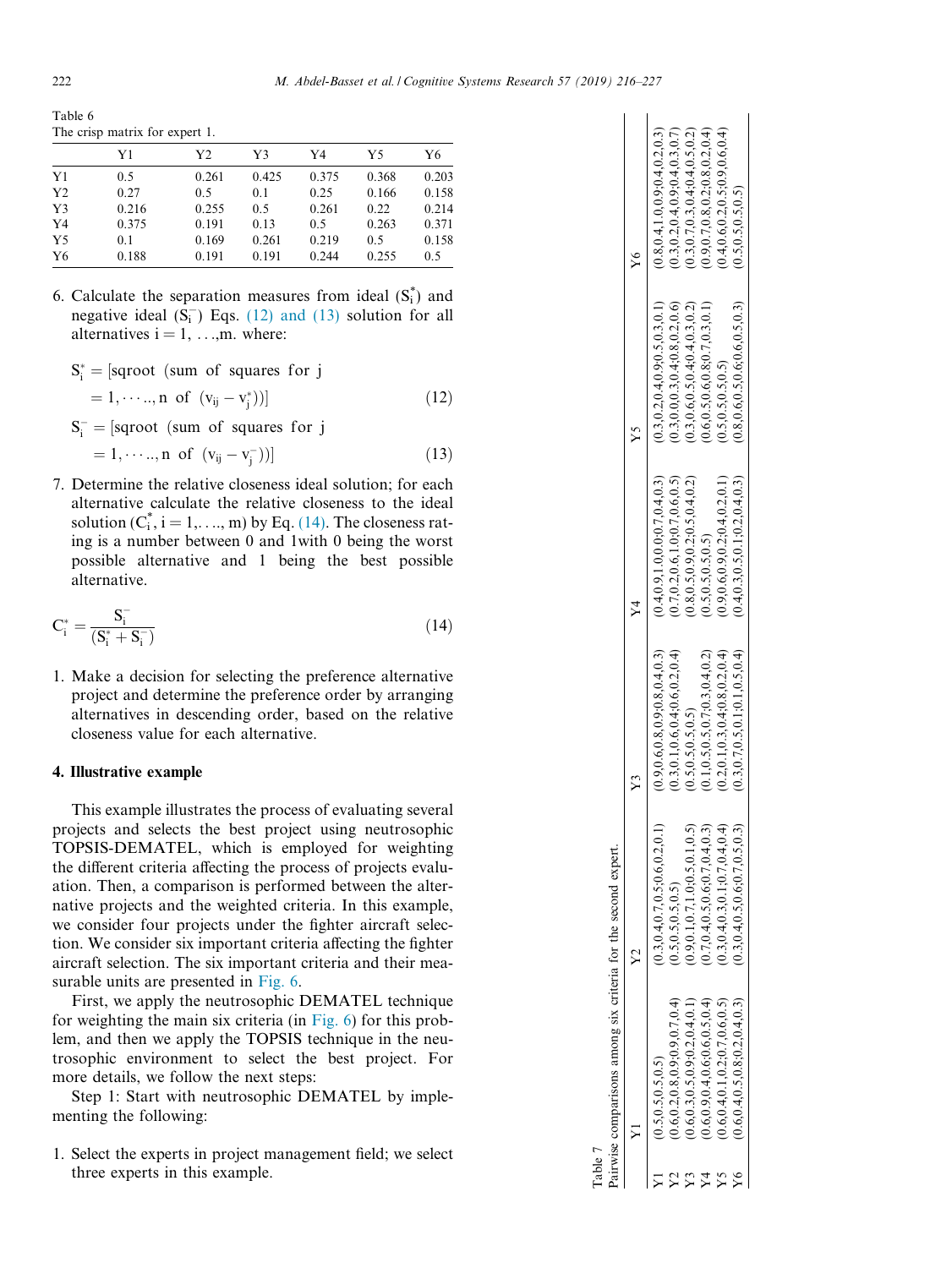Table 8 The crisp matrix for the second expert 2.

|                | Y1    | Y2    | Y3    | Y4    | Y5    | Y6    |
|----------------|-------|-------|-------|-------|-------|-------|
| Y <sub>1</sub> | 0.5   | 0.273 | 0.42  | 0.263 | 0.236 | 0.368 |
| Y <sub>2</sub> | 0.281 | 0.5   | 0.175 | 0.25  | 0.125 | 0.158 |
| Y <sub>3</sub> | 0.244 | 0.321 | 0.5   | 0.285 | 0.214 | 0.181 |
| Y4             | 0.266 | 0.275 | 0.191 | 0.5   | 0.359 | 0.358 |
| Y <sub>5</sub> | 0.13  | 0.131 | 0.138 | 0.341 | 0.5   | 0.202 |
| Y6             | 0.216 | 0.214 | 0.12  | 0.122 | 0.281 | 0.5   |
|                |       |       |       |       |       |       |

- 2. Identify the main criteria affecting the fighter aircraft selection problem, as presented in [Fig. 6](#page-5-0).
- 3. Make pairwise comparison matrix for each expert based on the trapezoidal neutrosophic number to evaluate each criterion against the others, as shown in [Tables 5, 7, and 9](#page-5-0).
- 4. Calculate the crisp value for each pairwise comparison matrix (for each expert opinion) using Eqs. [\(4\),](#page-4-0) and [\(5\).](#page-4-0) These crisp values are presented in [Tables 6, 8,](#page-6-0) and [10.](#page-8-0)
- 5. Generate the initial directed matrix (s) by integrating the three matrices of expert's opinion using Eq. [\(6\).](#page-4-0) The initial directed matrix is displayed in [Table 11](#page-8-0).
- 6. Generate the generalized direct relation matrix by normalizing the initial directed matrix using Eq. [\(7\)](#page-4-0) to get the value of K, and then apply Eq.  $(8)$  to get the generalized direct relation matrix, as carried forth in [Table 12.](#page-8-0)

| Row 1 | 2.077 |
|-------|-------|
| Row 2 | 1.451 |
| Row 3 | 1.704 |
| Row 4 | 1.944 |
| Row 5 | 1.462 |
| Row 6 | 1.494 |
|       |       |

$$
K = \frac{1}{2.077}
$$

- 7. Calculate the total relation matrix using Eq. [\(9\)](#page-4-0), as introduced in [Table 13,](#page-8-0) where (I) is the identity matrix.
- 8. Calculate the sum of each row and column in the total relation matrix (T), then draw causal diagram between the summation of rows and columns as a horizontal line and the differences between rows and column as vertical axes, as pictured in [Fig. 7.](#page-8-0)

Sum of rows and columns

| Col 1            | 4.1226 | Row 1            | 5.4187 |
|------------------|--------|------------------|--------|
| Col <sub>2</sub> | 4.2583 | Row 2            | 3.695  |
| Col 3            | 4.049  | Row 3            | 4.3606 |
| Col 4            | 4.5037 | Row 4            | 5.0038 |
| Col <sub>5</sub> | 4.4394 | Row 5            | 3.6215 |
| Col 6            | 4.4172 | Row <sub>6</sub> | 3.6906 |
|                  |        |                  |        |

| Table 9 |                                                               |                                     |                                     |                                     |                                     |                                     |
|---------|---------------------------------------------------------------|-------------------------------------|-------------------------------------|-------------------------------------|-------------------------------------|-------------------------------------|
|         | Pairwise comparisons among six criteria for the third expert. |                                     |                                     |                                     |                                     |                                     |
|         |                                                               |                                     |                                     |                                     | Ϋ́                                  | $\frac{1}{2}$                       |
|         | (0.5, 0.5, 0.5, 0.5)                                          | (0.6, 0.4, 0.7, 0.6, 0.6, 0.2, 0.1) | (0.7, 0.6, 0.8, 0.8, 0.8, 0.4, 0.3) | (0.3, 0.9, 1.0, 0.8, 0.3, 0.4, 0.4) | (0.4, 0.2, 0.4, 0.8, 0.5, 0.3, 0.1) | (0.7, 0.4, 1.0, 0.5, 0.4, 0.2, 0.3) |
|         | (0.3, 0.2, 0.8, 0.9, 0.7, 0.4)                                | 0.1, 0.5, 0.5, 0.5)                 | (0.6, 0.1, 0.6, 0.3, 0.6, 0.2, 0.4) | 0.6, 0.2, 0.6, 1.0, 0.7, 0.6, 0.6)  | 0.4, 0.0, 0.3, 0.3, 0.8, 0.2, 0.6   | (0.2, 0.2, 0.4, 0.6, 0.4, 0.3, 0.7) |
|         | (0.3, 0.3, 0.5, 0.9, 0.2, 0.4, 0.1)                           | 0.5, 0.1, 0.7, 0.9, 0.5, 0.1, 0.5)  | (0.5, 0.5, 0.5, 0.5)                | (0.7, 0.5, 0.9, 0.2, 0.5, 0.4, 0.1) | (0.4, 0.6, 0.5, 0.5, 0.4, 0.3, 0.2) | (0.5, 0.7, 0.3, 0.4, 0.4, 0.5, 0.2) |
|         | 0.5, 0.9, 0.4, 0.6, 0.5, 0.3, 0.4                             | (0.5, 0.4, 0.5, 0.7, 0.7, 0.4, 0.3) | (0.6, 0.5, 0.5, 0.6, 0.3, 0.4, 0.2) | (0.5, 0.5, 0.5, 0.5)                | (0.5, 0.5, 0.6, 0.9, 0.7, 0.3, 0.1) | (0.9, 0.7, 0.8, 0.7, 0.8, 0.2, 0.4) |
|         | 0.6, 0.4, 0.1, 0.2, 0.7, 0.6, 0.5                             | 0.6, 0.4, 0.3, 0.3, 0.7, 0.4, 0.4)  | (0.7, 0.1, 0.3, 0.5, 0.8, 0.2, 0.4) | (0.4, 0.6, 0.9, 0.2, 0.4, 0.2, 0.2) | 0.5, 0.5, 0.5, 0.5)                 | (0.4, 0.6, 0.2, 0.8, 0.9, 0.6, 0.4) |
|         | (0.8, 0.4, 0.5, 0.8; 0.2, 0.4, 0.3)                           | (0.4, 0.4, 0.5, 0.5, 0.7, 0.5, 0.3) | (0.5, 0.7, 0.5, 0.3, 0.1, 0.5, 0.4) | (0.2, 0.3, 0.5, 0.1, 0.2, 0.4, 0.1) | (0.7, 0.6, 0.5, 0.4, 0.6, 0.5, 0.3) | (0.5, 0.5, 0.5, 0.5)                |
|         |                                                               |                                     |                                     |                                     |                                     |                                     |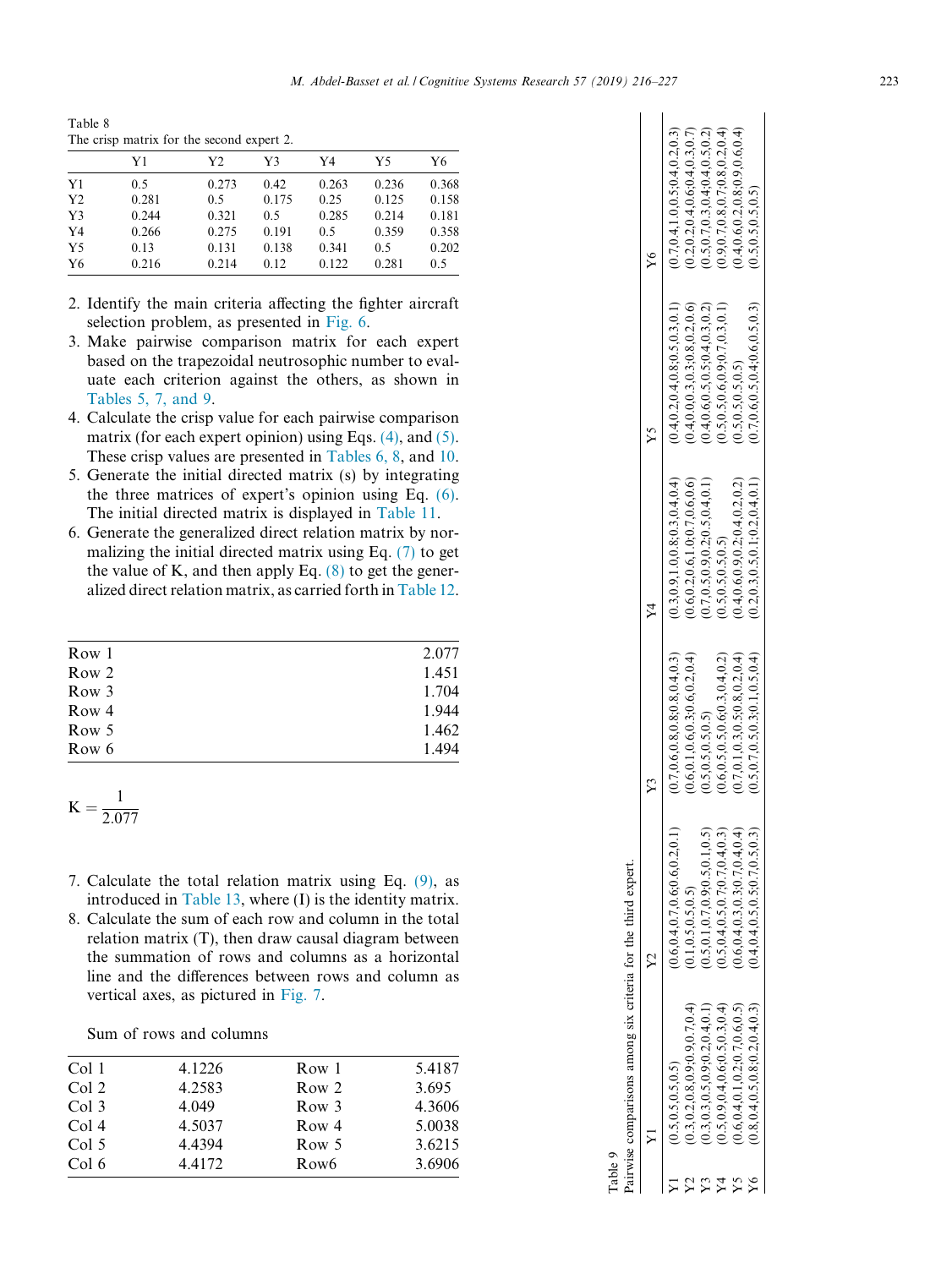<span id="page-8-0"></span>Table 10 The crisp matrix for the third expert.

|                | Y1    | Y2    | Y3    | Y4    | Y5    | Y6    |
|----------------|-------|-------|-------|-------|-------|-------|
| Y1             | 0.5   | 0.331 | 0.381 | 0.282 | 0.236 | 0.309 |
| Y <sub>2</sub> | 0.248 | 0.5   | 0.2   | 0.225 | 0.125 | 0.123 |
| Y <sub>3</sub> | 0.213 | 0.261 | 0.5   | 0.288 | 0.238 | 0.202 |
| Y4             | 0.27  | 0.263 | 0.234 | 0.5   | 0.359 | 0.426 |
| Y5             | 0.13  | 0.19  | 0.22  | 0.263 | 0.5   | 0.238 |
| Y6             | 0.234 | 0.214 | 0.15  | 0.117 | 0.248 | 0.5   |

Table 11 The initial directed matrix.

|                | Y1    | Y2    | Y3    | Y4    | Y5    | Y6    |
|----------------|-------|-------|-------|-------|-------|-------|
| Y1             | 0.5   | 0.288 | 0.409 | 0.307 | 0.28  | 0.293 |
| Y <sub>2</sub> | 0.266 | 0.5   | 0.158 | 0.242 | 0.139 | 0.146 |
| Y <sub>3</sub> | 0.224 | 0.279 | 0.5   | 0.278 | 0.224 | 0.199 |
| Y4             | 0.304 | 0.243 | 0.185 | 0.5   | 0.327 | 0.385 |
| Y <sub>5</sub> | 0.12  | 0.163 | 0.206 | 0.274 | 0.5   | 0.199 |
| Y6             | 0.213 | 0.206 | 0.153 | 0.161 | 0.261 | 0.5   |
|                |       |       |       |       |       |       |

Table 12

The generalized direct relation matrix X.

|                | Y1       | Y2       | Y3                         | Y4       | Y5                | Y6       |
|----------------|----------|----------|----------------------------|----------|-------------------|----------|
| Y1             | 0.2405   | 0.138528 | 0.196729                   | 0.147667 | 0.13468           | 0.140933 |
| Y <sub>2</sub> | 0.127946 | 0.2405   | 0.075998                   | 0.116402 | 0.066859          | 0.070226 |
| Y <sub>3</sub> | 0.107744 | 0.134199 | 0.2405                     |          | 0.133718 0.107744 | 0.095719 |
| Y4             | 0.146224 | 0.116883 | 0.088985                   | 0.2405   | 0.157287          | 0.185185 |
| Y5             | 0.05772  | 0.078403 | 0.099086                   | 0.131794 | 0.2405            | 0.095719 |
| Y6             | 0.102453 |          | 0.099086 0.073593 0.077441 |          | 0.125541          | 0.2405   |
|                |          |          |                            |          |                   |          |
|                |          |          |                            |          |                   |          |

|                | $Col + Row$ | Col-Row   |
|----------------|-------------|-----------|
|                | 9.5413      | $-1.2961$ |
|                | 7.9533      | 0.5633    |
| $\mathcal{R}$  | 8.4096      | $-0.3116$ |
| $\overline{4}$ | 9.5075      | $-0.5001$ |
|                | 8.0609      | 0.8179    |
| 6              | 8.1078      | 0.7266    |

9. Weight the six criteria based on the causal diagram. The importance of all criteria is evaluated and ranked based on the expert's opinion and introduced in the causal

Table 13 The total relation matrix T.

|    | Y1     | Y2     | Y3     | Y4     | Y5     | Υ6     |
|----|--------|--------|--------|--------|--------|--------|
| Y1 | 0.9547 | 0.8651 | 0.9025 | 0.9166 | 0.8880 | 0.8918 |
| Y2 | 0.6164 | 0.7566 | 0.5401 | 0.6411 | 0.5680 | 0.5728 |
| Y3 | 0.6711 | 0.7220 | 0.8108 | 0.7538 | 0.7101 | 0.6928 |
| Y4 | 0.7956 | 0.7783 | 0.7128 | 0.9574 | 0.8641 | 0.8956 |
| Y5 | 0.5102 | 0.5502 | 0.5513 | 0.6478 | 0.7664 | 0.5956 |
| Y6 | 0.5746 | 0.5861 | 0.5315 | 0.5870 | 0.6428 | 0.7686 |
|    |        |        |        |        |        |        |

diagram as follows: the reliability criterion is the most important criterion for project selection (Y5), and the least important criterion is the ferry range (Y1).

Based on the expert's opinion and neutrosophic DEMATEL method, the weights of considered criteria relative to their importance are  $(0.1, 0.2, 0.1, 0.1, 0.3, ...)$ and 0.2).

Step 2: Apply the Neutrosophic TOPSIS for ranking the four projects and select the best one, by performing the following:

1. Obtain the decision matrix between the four project alternatives (P1-P4) and the six criteria (Y1-Y6) [Tables 14–17]. These values are crisp values, based on the opinion of decision-makers expressed by trapezoidal neutrosophic single values with  $(\alpha, \beta, \theta)$ , using the numerical scale  $(0-1)$  for intangible criteria [\[Fig. 8\]](#page-9-0).



Fig. 7. The causal diagram for the six criteria.

Table 14 The decision matrix of the fighter aircraft selection.

|                | Y1             | V٦            | Y3           | .<br>Y4          | Y5                | Υ6                     |
|----------------|----------------|---------------|--------------|------------------|-------------------|------------------------|
| P <sub>1</sub> | $1500^{\circ}$ | $5.5^{\circ}$ | $2^{\sim}$   | $20,000^{\circ}$ | $Avg^{\sim}$      | $V\text{.high}^{\sim}$ |
| P <sub>2</sub> | $2700^{\circ}$ | $6.5^{\circ}$ | $2.5^{\sim}$ | $18,000^{\circ}$ | $Low^{\sim}$      | $Avg^{\sim}$           |
| P <sub>3</sub> | $200^\circ$    | $4.5^{\circ}$ | $1.8^\sim$   | $21,000^{\circ}$ | High <sup>~</sup> | High <sup>~</sup>      |
| P <sub>4</sub> | $1800^\circ$   | $5^{\sim}$    | $2.2^{\sim}$ | $20,000^{\circ}$ | $Avg^{\sim}$      | $Avg^{\sim}$           |

Table 15

The decision matrix of the fighter aircraft selection with the numerical scale of intangible criteria.

|                | Y1             | V2            | Y3           | Y4               | Y5           | Y6           |
|----------------|----------------|---------------|--------------|------------------|--------------|--------------|
| P <sub>1</sub> | $1500^{\circ}$ | $5.5^{\circ}$ | $2^{\sim}$   | $20,000^{\circ}$ | $0.5^{\sim}$ | $0.9^\sim$   |
| P <sub>2</sub> | $2700^{\circ}$ | $6.5^{\sim}$  | $2.5^{\sim}$ | $18,000^{\circ}$ | $0.3^{\sim}$ | $0.5^{\sim}$ |
| P <sub>3</sub> | $200^\circ$    | $4.5^{\circ}$ | $1.8^{\sim}$ | $21,000^{\circ}$ | $0.7^\sim$   | $0.7^\circ$  |
| P4             | $1800^\circ$   | $5^{\sim}$    | $2.2^{\sim}$ | $20,000^{\circ}$ | $0.5^{\sim}$ | $0.5^{\sim}$ |
|                |                |               |              |                  |              |              |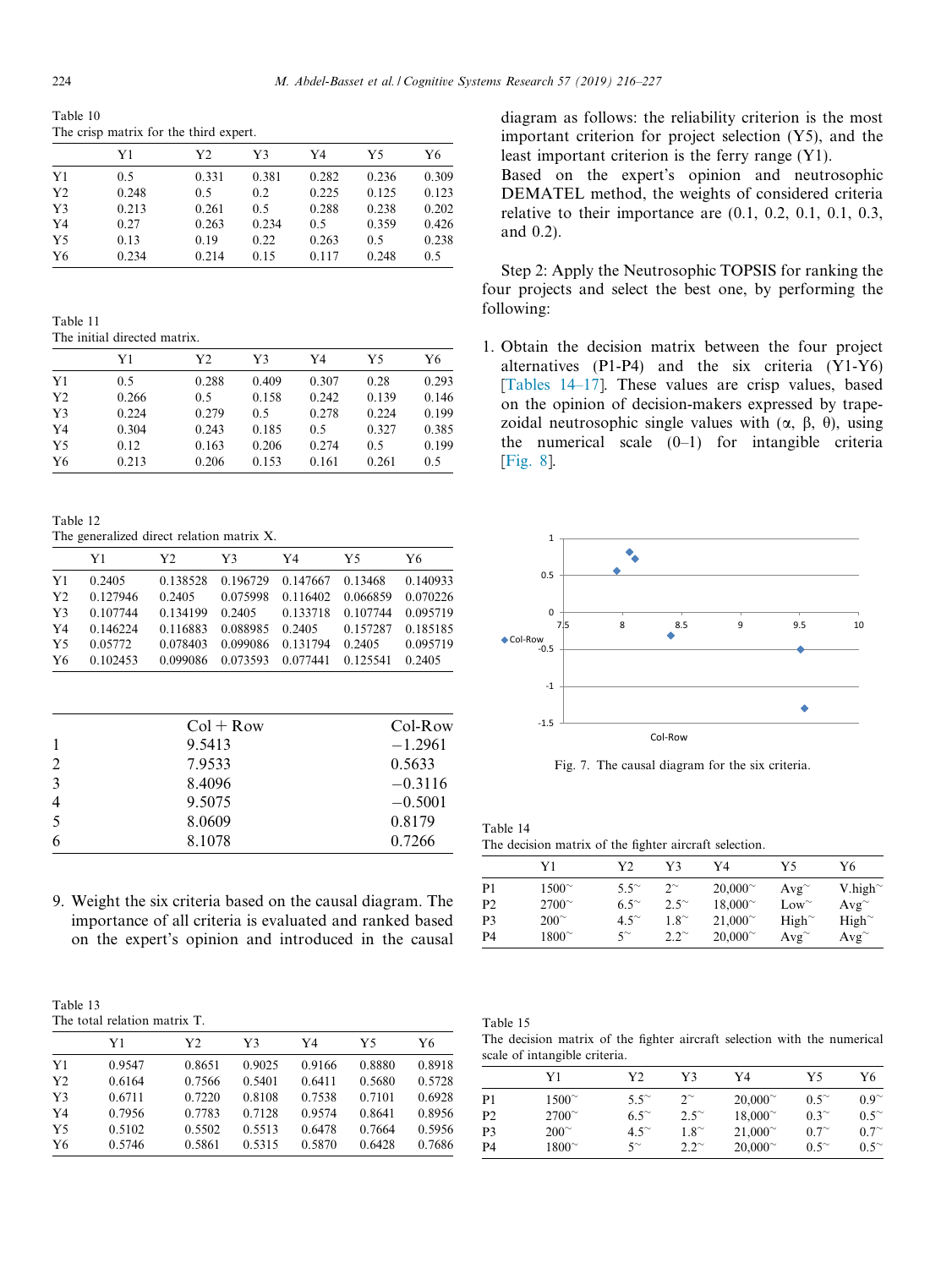<span id="page-9-0"></span>

|              | The decision matrix in trapezoidal values based on trapezoidal neutrosophic single values with $(\alpha, \beta, \theta)$ .<br>Table 16 |                                      |                                      |                                                                                                                             |                                                                              |   |
|--------------|----------------------------------------------------------------------------------------------------------------------------------------|--------------------------------------|--------------------------------------|-----------------------------------------------------------------------------------------------------------------------------|------------------------------------------------------------------------------|---|
|              |                                                                                                                                        |                                      |                                      |                                                                                                                             |                                                                              |   |
|              |                                                                                                                                        |                                      |                                      |                                                                                                                             |                                                                              | Ý |
|              | P1 (800,1200,1500,1800;0.6,0.5,0.3) (3.5,4,5.5,7;0.5,0.3,0.4)                                                                          |                                      | (1, 1, 5, 2, 2, 5, 0, 5, 0, 4, 0, 3) | $(0.30000, 18000, 200000, 20500, 60.5, 0.5, 0.6, 0.5, 0.6, 0.5, 0.6, 0.5, 0.6, 0.2)$                                        |                                                                              |   |
| $\mathbb{Z}$ | $(1700, 2100, 2700, 2009; 0.9, 0.5, 0.4)$ $(5, 5, 5, 6, 5, 7; 0.9, 0.5, 0.3)$                                                          |                                      | (1.5, 2, 2.5, 3, 0.2, 0.3, 0.1)      | 17500, 17800, 18, 000, 20000; 0.8, 0.6, 0.4)                                                                                | $(0.2, 0.25, 0.3, 0.4, 0.9, 0.5, 0.3)$ $(0.4, 0.5, 0.5, 0.5, 0.7, 0.3)$      |   |
|              | (90, 150, 200, 220, 0.8, 0.6, 0.4)                                                                                                     | (4.4.2.4.5.5.0.8.0.7.0.6             |                                      | $1.3, 1.5, 1.8, 1.9, 0.5, 0.6, 0.2$ (20000,20800,21000,21500,0.9,0.8,0.7)                                                   | $(0.5, 0.6, 0.7, 0.75, 0.5, 0.6, 0.4)$ $(0.5, 0.6, 0.7, 0.8, 0.7, 0.6, 0.5)$ |   |
|              | $(1200, 1500, 1800, 2000, 0.5, 0.6, 0.2)$                                                                                              | (4, 4, 5, 5, 5, 2, 0, 6, 0, 5, 0, 4) | (1.8, 2, 2.2, 2.5, 0.7, 0.5, 0.4)    | $(18500, 19100, 205000, 205000, 6, 0.3, 0.1)$ $(0.3, 0.4, 0.5, 0.5, 0.5, 0.4, 0.4, 0.5, 0.5, 0.5, 0.5, 0.5, 0.5, 0.5, 0.4)$ |                                                                              |   |
|              |                                                                                                                                        |                                      |                                      |                                                                                                                             |                                                                              |   |



Fig. 8. The scale for intangible criteria.

2. Generate the normalized decision matrix (R) using Eq.  $(10)$ , as presented in [Table 18](#page-10-0); notice that all  $r_{ii}$  is between 0 and 1.

W= (0.1, 0.2, 0.1, 0.1, 0.3, 0.2)

- 3. Obtain the weighted decision matrix V by multiplying each column of R with the corresponding criterion weight (the output of step 1), using Eq.  $(11)$ , as presented in [Table 19.](#page-10-0)
- 4. In the weighted matrix ([Table 19\)](#page-10-0), we determine for each criterion the best value (the largest value) and the worst value (the smallest value). This is done for all benefits criteria such as (Y1, Y3, Y4, Y5, and Y6), but in case of cost criteria we select the smallest value as the best value, and the largest value as the worst value, such as criterion Y2 in our example, where Y2 represents the acquisition cost. Obtain the ideal (the best possible solution) and negative (the worst possible solution) ideal solution  $A^*$ , and  $A^-$ .

 $A^* = (0.078886, 0.072335, 0.05809, 0.063816, 0.18124,$ 0.152606)

 $A^-$  = (0.004985, 0.137315, 0.039623, 0.03697, 0.105724, 0.057398)

- 5. Calculate the separation measures from ideal and negative ideal solution  $Si^*$ ,  $Si^-$  using Eqs. [\(12\) and \(13\)](#page-6-0), as shown in [Table 20](#page-10-0).
- 6. Compute the relative closeness to the ideal solution for each alternative by using Eq.  $(14)$ ; the relative closeness values are expressed in [Table 21:](#page-10-0)
- 7. Finally, rank four alternatives based on their relative closeness value. Determine the preference order by arranging the alternatives of the relative closeness values for alternatives in the descending order of  $Ci^*$ ,  $i = 1, 2, 3, 4$ . Thus, the rank of alternatives in the fighter aircraft selection problem using neutrosophic TOPSIS-DEMATEL emerges as A1, A4, A3, and A2.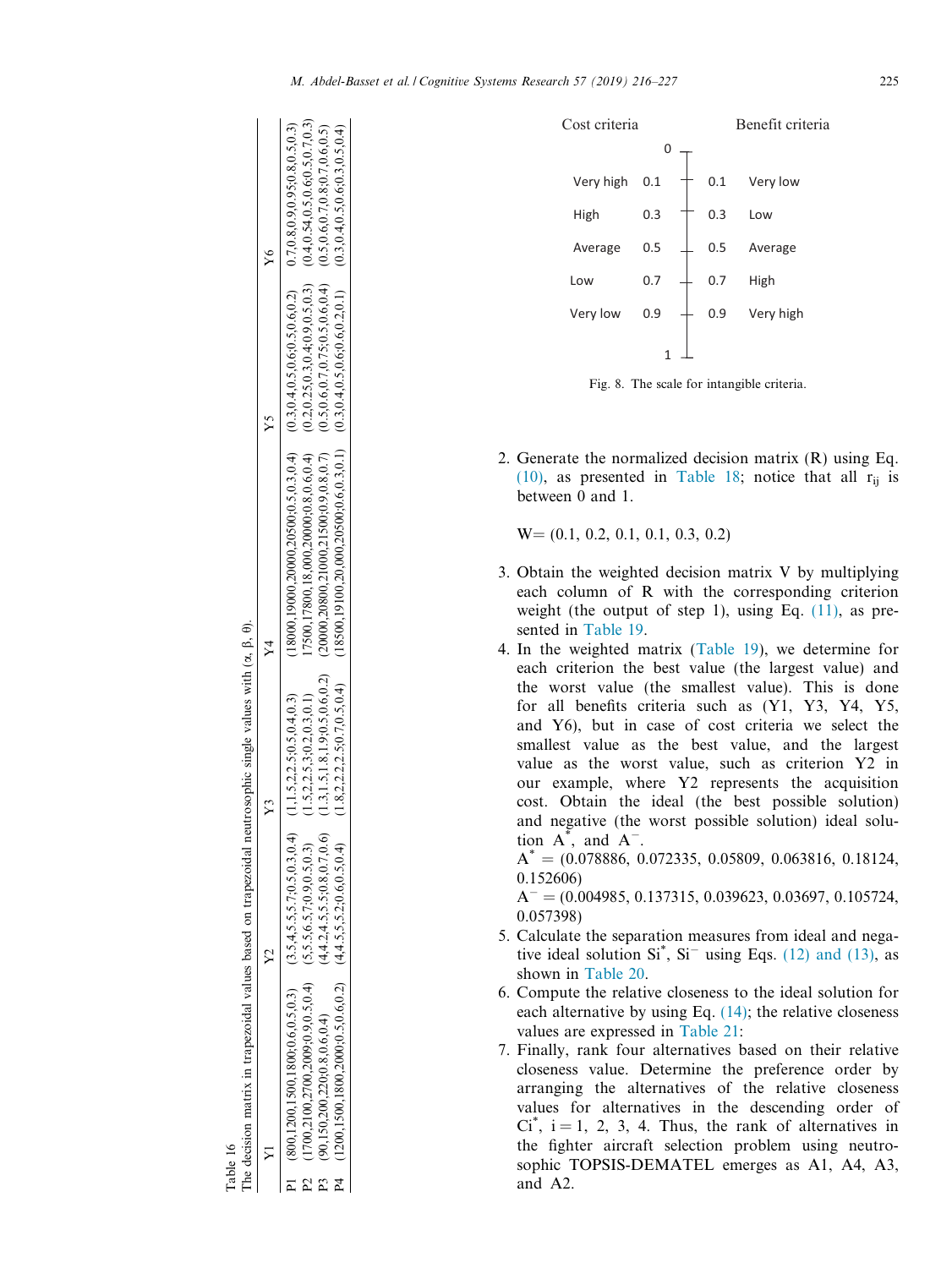|         |         |          | Y4       |          | Y6       |
|---------|---------|----------|----------|----------|----------|
| 596.25  | 2.10375 | 0.7875   | 8718.75  | 0.19125  | 0.41875  |
| 175     | 3.15    | 1.0125   | 6221.25  | 0.150938 | 0.182813 |
| 74.25   | .659375 | 0.690625 | 7288.75  | 0.239063 | 0.26     |
| 690.625 | .986875 | 0.95625  | 10738.75 | 0.25875  | 0.1575   |
|         |         |          |          |          |          |

<span id="page-10-0"></span>Table 17 The equivalent crisp values of the decision matrix.

Table 18

The normalized decision matrix.

|                |          |          |          | Y4       |          | Y6       |
|----------------|----------|----------|----------|----------|----------|----------|
| P <sub>1</sub> | 0.400302 | 0.458533 | 0.451807 | 0.518117 | 0.446533 | 0.763028 |
| P <sub>2</sub> | 0.788855 | 0.686574 | 0.580895 | 0.369702 | 0.352412 | 0.333114 |
| P <sub>3</sub> | 0.049849 | 0.361677 | 0.396228 | 0.433139 | 0.558167 | 0.473761 |
| P <sub>4</sub> | 0.463662 | 0.433059 | 0.548623 | 0.638157 | 0.604133 | 0.28699  |

Table 19

The weighted decision matrix V, with best and worst values.

| ~              |          |          |          |          |          |          |
|----------------|----------|----------|----------|----------|----------|----------|
|                |          |          |          | Y4       |          |          |
| P <sub>1</sub> | 0.04003  | 0.091707 | 0.045181 | 0.051812 | 0.13396  | 0.152606 |
| P <sub>2</sub> | 0.078886 | 0.137315 | 0.05809  | 0.03697  | 0.105724 | 0.066623 |
| P <sub>3</sub> | 0.004985 | 0.072335 | 0.039623 | 0.043314 | 0.16745  | 0.094752 |
| P4             | 0.046366 | 0.086612 | 0.054862 | 0.063816 | 0.18124  | 0.057398 |

Table 20 The separation measures from ideal and negative ideal solution  $Si^*$ , and  $Si^-$ .

| Separation measures from                                                 |                                                                                |
|--------------------------------------------------------------------------|--------------------------------------------------------------------------------|
| Ideal solution                                                           | Negative ideal solution                                                        |
| $S1^* = 0.0666$<br>$S2^* = 0.1343$<br>$S3^* = 0.0988$<br>$S4^* = 0.1017$ | $S1^- = 0.1158$<br>$S2^{-} = 0.0767$<br>$S3^{-} = 0.0973$<br>$S4^{-} = 0.1046$ |

Table 21 The relative closeness to the ideal solution for each alternative.

|   | Alternatives Relative closeness value |
|---|---------------------------------------|
| 1 | $Cl^* = 0.634868$                     |
| 2 | $C2^* = 0.363507$                     |
| 3 | $C3^* = 0.496175$                     |
| 4 | $C4^* = 0.507029$                     |

#### 5. Conclusion and future work

Neutrosophic set is the most comprehensive set, which includes both fuzzy set and intuitionistic fuzzy set, as it considers the indeterminacy function in addition to truthmembership and falsity membership, being suitable in analyzing real situations. Also, in real life situations, accurate judgments are rarely since ambiguity and uncertainty surround the decision-making process. To solve the problem

of project selection, the important criteria should be identified well, and then the selection process should be performed among several alternative projects. In this research, we considered parameters of TOPSIS-DEMATEL comparison matrices as trapezoidal neutrosophic numbers. TOPSIS is combined with the DEMA-TEL for more powerful and accurate weighted criteria, helping the selection of the best project alternative. Neutrosophic TOPSIS-DEMATEL model presented here is used for assisting the decision of project selection phase of project life cycle. We consider only (n-1) consensus judgment for each expert, for n numbers of alternatives. As well, we consider the  $(0-1)$  scale for intangible criteria. The project selection is a very important phase of any project life cycle after identification and appraisal of projects. In the future, we enhance the proposed model to solve the different phases of a project's life cycle. Moreover, we plan to solve the selection project problem with more complex techniques dealing with Multi-Criteria Decision-Making problems.

### References

- [Abdel-Baset, M., Hezam, I. M., & Smarandache, F. \(2016\). Neutrosophic](http://refhub.elsevier.com/S1389-0417(18)30497-2/h0005) goal programming. [Neutrosophic Sets & Systems, 11](http://refhub.elsevier.com/S1389-0417(18)30497-2/h0005).
- [Abdel-Basset, M., Mohamed, M., & Sangaiah, A. K. \(2017\). Neutro](http://refhub.elsevier.com/S1389-0417(18)30497-2/h0010)[sophic AHP-Delphi Group decision making model based on trape](http://refhub.elsevier.com/S1389-0417(18)30497-2/h0010)zoidal neutrosophic numbers. [Journal of Ambient Intelligence and](http://refhub.elsevier.com/S1389-0417(18)30497-2/h0010) [Humanized Computing](http://refhub.elsevier.com/S1389-0417(18)30497-2/h0010)[, 1–17](http://refhub.elsevier.com/S1389-0417(18)30497-2/h0010).
- Aragonés-Beltrán, P., Chaparro-González, F., Pastor-Ferrando, J. P., & [Pla-Rubio, A. \(2014\). An AHP \(Analytic Hierarchy Process\)/ANP](http://refhub.elsevier.com/S1389-0417(18)30497-2/h0015)